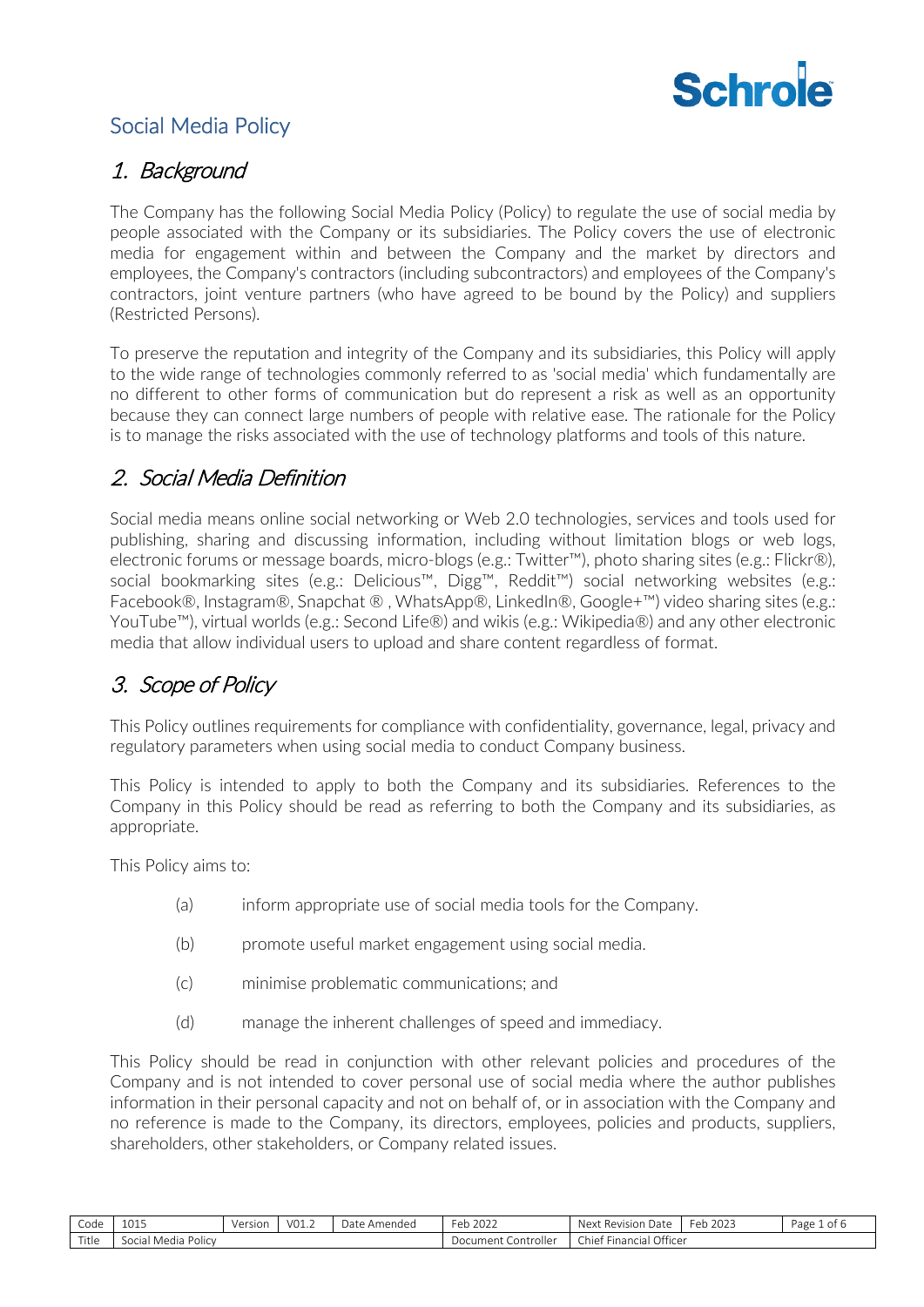

# 4. Legislative and Policy Framework

The Restricted Persons are expected to demonstrate standards of conduct and behaviour that are consistent with relevant legislation, regulations, and policies, including the following non-exhaustive list:

- (a) *Corporations Act 2001* (Cth) (Corporations Act).
- (b) ASX Listing and Operating Rules.
- (c) the Company's employment contracts; and
- (d) the Company's Trading Policy.

#### 5. Policy Requirements

When using social media in relation to the Company, Restricted Persons are expected to:

- (a) seek prior authorisation from the Managing Director.
- (b) adhere to Company policies and procedures.
- (c) behave with caution, courtesy, honesty, and respect.
- (d) comply with relevant laws and regulations.
- (e) only disclose information that has already been released to the market; and
- (f) reinforce the integrity, reputation and values the Company seeks to foster.

Restricted Persons may enter a separate standing arrangement with the Company to enable the Restricted Person to use social media in certain circumstances without obtaining the consent on every occasion from the Managing Director. Such a standing arrangement, could include, for example, the posting of announcements that the Company has released on the platform of the ASX.

The following content is not permitted under any circumstances:

- (a) content that has not been released to the market.
- (b) abusive, profane or language of a sexual nature.
- (c) content not relating to the subject matter of that blog, board, forum, or site.
- (d) content which is false or misleading.
- (e) confidential information about the Company or third parties.
- (f) copyright or trademark protected materials.
- (g) discriminatory material in relation to a person or group based on age, colour, creed, disability, family status, gender, nationality, marital status, parental status, political opinion or affiliation, pregnancy or potential pregnancy, race or social origin, religious beliefs or activity, responsibilities, sex, or sexual orientation.

| Code  | 1015<br>⊥∪⊥J                       | Version | V01.2 | : Amendec<br>Date | 202<br>-eb 2022        | -<br>Next<br>Date<br>Revision | $\sim$<br>202<br>Feb<br>2023 | Page<br>ot. |
|-------|------------------------------------|---------|-------|-------------------|------------------------|-------------------------------|------------------------------|-------------|
| Title | $\sim$<br>. Media Policy<br>Social |         |       |                   | Controller<br>Document | Officer<br>Financial<br>'hıe۔ |                              |             |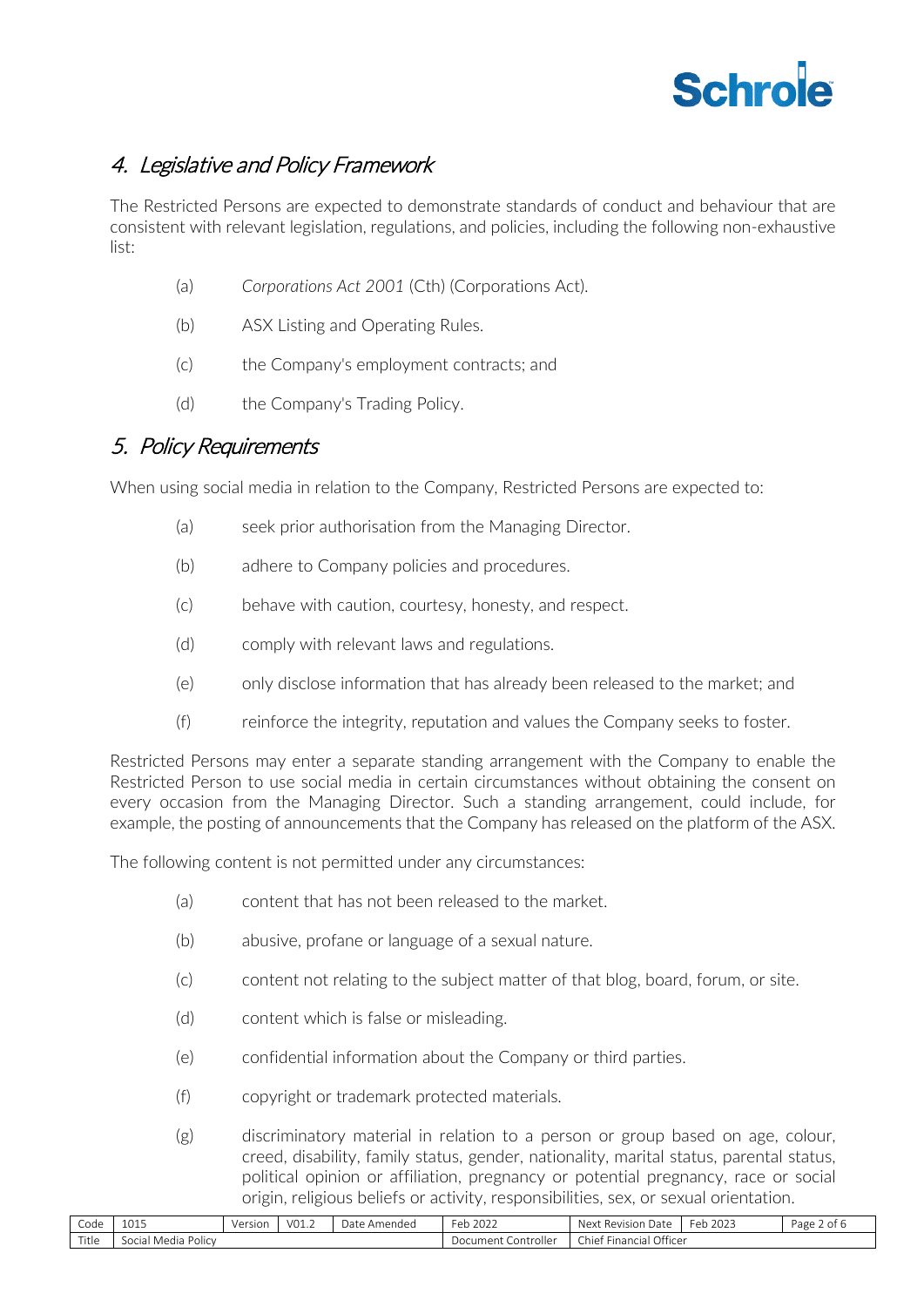

- (h) illegal material or materials designed to encourage law breaking.
- (i) materials that could compromise the safety of any employee.
- (j) materials which would breach applicable laws (Corporations Act and regulations, ASX Listing and Operating Rules, defamation, privacy, consumer and competition law, fair use, copyright, trademarks).
- (k) material that would offend contemporary standards of taste and decency.
- (l) material which would bring the Company into disrepute.
- (m) personal details of Company directors, employees or third parties.
- (n) spam, meaning the distribution of unsolicited bulk electronic messages; and
- (o) statements which may be considered bullying or harassment.

If you have any doubt about applying the provisions of this policy, the Managing Director is the correct person to check with prior to using social media to communicate on behalf of the Company. Depending upon the nature of the issue and potential risk, it may also be appropriate to consider seeking legal advice prior to publication.

### 6. Prior Authorisation

Authorisation from Managing Director must be obtained before a Restricted Person can use social media including but not limited to uploading content or speaking on behalf of the Company.

#### 7. Media Statements

Statements or announcements cannot be made through social media channels unless authorised by Managing Director. No Restricted Person may respond directly if approached by media for comment through social media and must refer the inquiry to the Managing Director.

# 8. Expertise

No Restricted Person may comment outside his or her area of expertise.

#### 9. Confidential Information

Restricted Persons may only discuss publicly available information. Restricted Persons must not disclose confidential information, internal discussions or decisions of the board, employees, consultants or other third parties.

#### 10. Accuracy

Information published should be accurate, constructive, helpful, and informative. Restricted Persons must correct any errors as soon as practicable and not publish information or make statements which are known to be false or may reasonably be taken to be misleading or deceptive.

| Code  | 101F<br>1013             | Version | VO1.2 | `Amendeo<br>Date | $\sim$ $\sim$ $\sim$<br>Feb 2022 | $\sim$<br>Next<br>Date<br>Revision | 2023<br>Feb | Page 3 of <sub>b</sub> |
|-------|--------------------------|---------|-------|------------------|----------------------------------|------------------------------------|-------------|------------------------|
| Title | . Media Policy<br>Social |         |       |                  | .,<br>controller<br>Document     | Financial Officer<br>"hiet         |             |                        |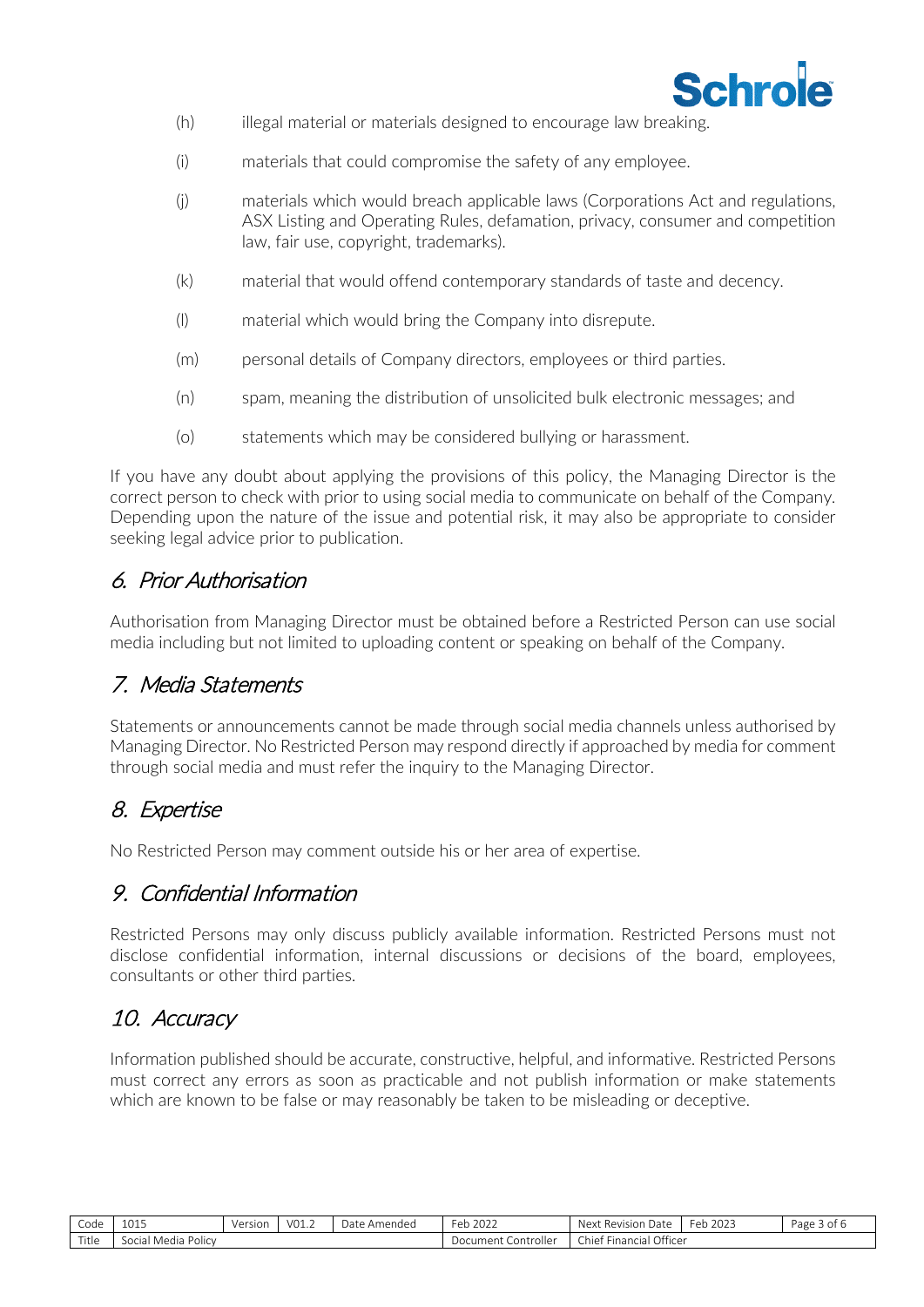

# 11. Identity

Restricted Persons must be clear about their professional identity, or any vested interests and must not use fictitious names or identities that deliberately intend to deceive, mislead, or lie or participate in social media anonymously or covertly or via a third party or agency.

# 12. Personal Opinions

Restricted Persons should not express or publish opinion on the Company generally, or about Company business via social media, and should be mindful of market disclosure rules when discussing or commenting on Company matters. Generally, Restricted Persons should not express personal opinions on Company decisions or business nor be critical of the Company and its personnel. If it is not possible to separate official Company positions from personal opinions, Restricted Persons should consider using a formal disclaimer to separate interests.

# 13. Privacy

Restricted Persons should be sensitive to the privacy of others. However, the Company is not required to seek permission from anyone who appears in any photographs, video, or other footage before sharing these via any form of social media if it is the copyright owner of the relevant image or footage.

### 14. Intellectual Property

Restricted Persons will use the Company's own intellectual property where possible and shall obtain prior consent where the Company is not the creator or copyright owner, to use or reproduce copyright material including applications, sound recordings (speeches, music), footage (cinematographic vision), graphics (graphs, charts, logos, clipart), images, artwork, photographs, publications, or musical notation. Restricted Persons will also typically seek permission before publishing or uploading the intellectual property of a third party or before linking to another site or social media application.

# 15. Defamation

Restricted Persons will not comment, contribute, create, forward, post, upload or share content that is scurrilous, malicious, or defamatory. Restricted Persons will endeavour to be courteous, patient, and respectful of the opinions of others, including detractors and the discourteous.

# 16. Discrimination

Restricted Persons will be conscious of anti-discrimination laws and must not publish statements or information which may be discriminatory in a human rights sense.

# 17. Language

Restricted Persons will remain mindful of language and expression and not lapse into excessive use of colloquialisms, having regard to an international audience.

# 18. State of Mind

Restricted Persons must not use social media when irritated, upset, or tired.

| $\sim$<br>Code | 0.25<br>TUTP.                            | Version | VO1.2 | Date<br>: Amendeo | -<br>2022<br>⊢er<br>∪ ∪ | Next<br>Revision<br>Date      | 2023<br>$\sim$<br>⊦er<br>. | Page 4<br>טו ט |
|----------------|------------------------------------------|---------|-------|-------------------|-------------------------|-------------------------------|----------------------------|----------------|
| Title          | l Media Policv<br>innia<br><b>SOCIAL</b> |         |       |                   | Document<br>Controller  | Officer<br>Chief<br>-inancial |                            |                |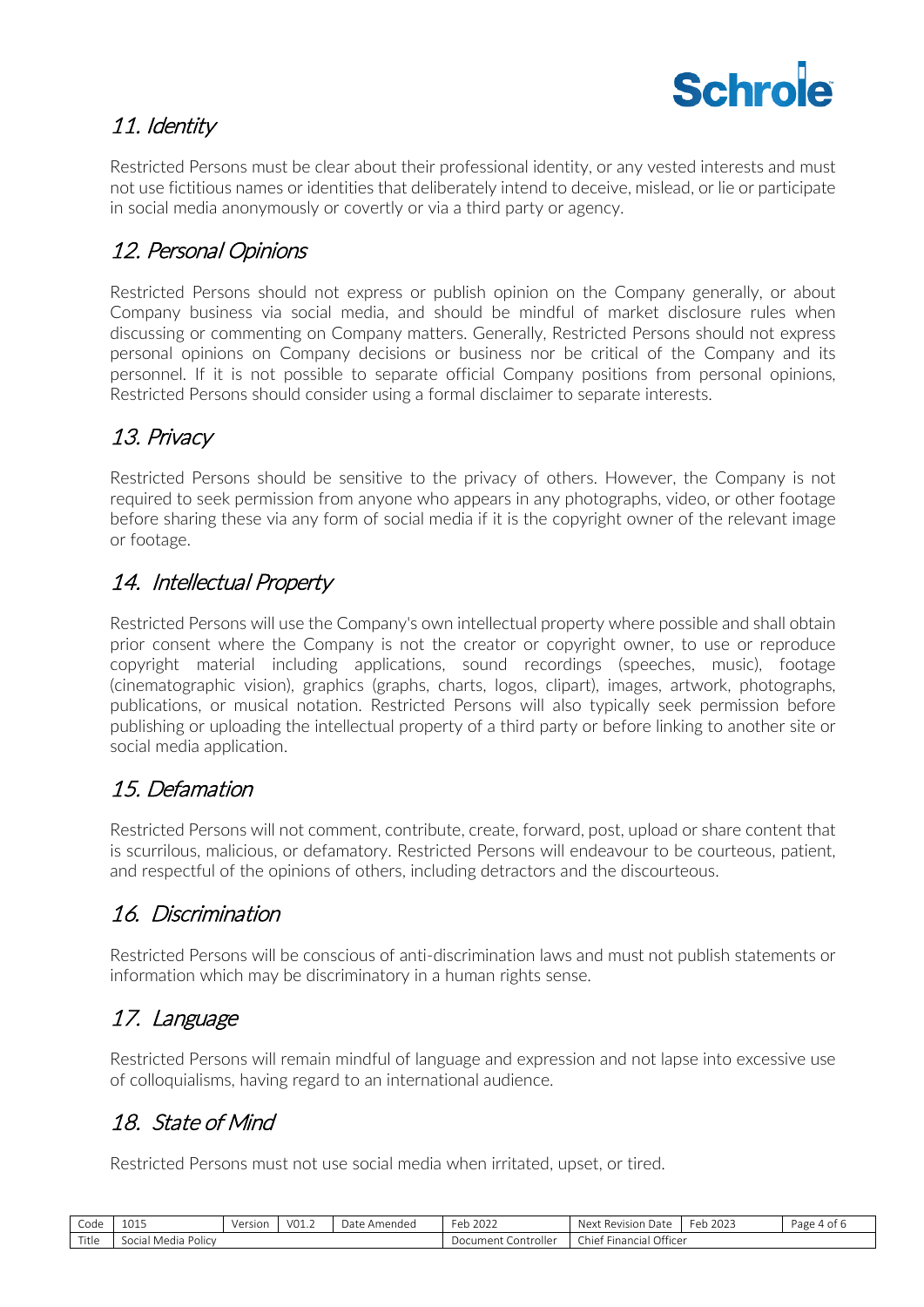

# 19. Personal Privacy

Restricted Persons should protect their personal privacy and guard against identity theft.

### 20. Modification and moderation

Restricted Persons should ensure that any social media sites created or contributed to can be readily edited, improved, or removed and appropriately moderated.

### 21. Responsiveness

The Company will endeavour to specify the type of comments and feedback that will receive a response and clearly communicate a target response time. Restricted Persons are required to make it easy for audiences to reach the Company and/or its subsidiaries by publishing appropriate company telephone numbers, generic emails, LinkedIn, and Facebook accounts.

# 22. Monitoring

The Company reserves the right, for legal compliance purposes, to monitor social media usage on its systems without advance notice and consistent with any applicable state, federal or international laws. The Company may be legally required to produce logs, diaries, and archives of social media use to judicial, law enforcement and regulatory agencies and will comply with any relevant requests. Restricted Persons and other users should govern themselves accordingly.

#### 23. General Responsibilities

Restricted Persons should seek advice or authorisation from the Managing Director on using social media or, if unsure about applying the provisions of this Policy, should register social media accounts with the Company, understand and comply with the provisions in this Policy and any End User Licence Agreements, seek training and development for using social media and maintain records of email addresses, comments, 'friends', followers and printed copies or electronic 'screen grabs' when using externally hosted sites to the extent practicable. Each Restricted Person is responsible for adhering to the Company's Social Media Policy.

# 24. Enforcement

All content published or communicated by or on behalf of the Company using social media must be recorded (including the author's name, date, time, and media site location) and kept on record. The Company will actively monitor social media for relevant contributions that impact on the Company or its subsidiaries, and their officers, operations, or reputation.

Company employees breaching this policy may be the subject of disciplinary action, performance management or review. Serious breaches may result in suspension or termination of employment or association. The Company reserves the right to remove, where possible, content that violates this Policy or any associated policies.

# 25. Corporations Act

The requirements imposed by this Policy are separate from, and additional to, the legal prohibitions in the Corporations Act. Directors, officers, consultants, and employees should be aware that they can be charged with criminal offences under the rules and regulations associated with the prevention of market manipulation, false trading, market rigging and misleading and deceptive conduct, all of which apply at law regardless of this Policy.

| $\sim$<br>Code | 1015<br>1012             | Version | VO1.2 | Date<br>Amended | Feb.<br>2022             | Next<br>Date<br>Revision   | 2023<br>Feb | Page 5 of 6 |
|----------------|--------------------------|---------|-------|-----------------|--------------------------|----------------------------|-------------|-------------|
| Title          | i Media Policv<br>Social |         |       |                 | Document<br>. Controller | Officer<br>Chief Financial |             |             |